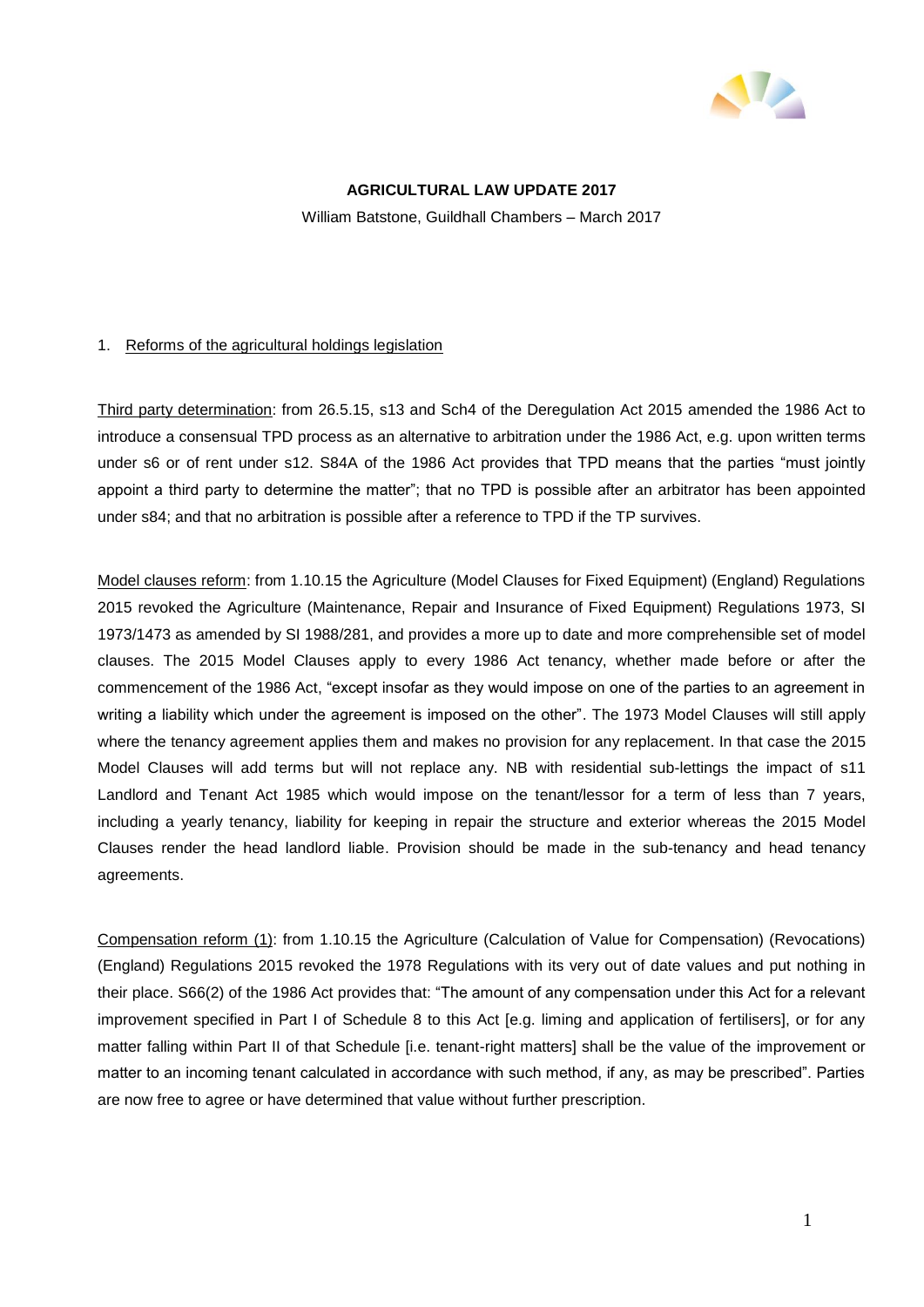

Compensation reform (2): from 6.4.16 the Agricultural Holdings Act 1986 (Variation of Schedule 8) (England) Order 2015 limits the scope of para 5 of Sch 8, "purchased manure and fertiliser" to Wales and introduces paras 4A "manure, fertiliser, soil improvers and digestate" & 5A: home grown manure of livestock and horses to widen the scope of a claim by a tenant in England for compensation for manure and fertiliser left on the holding on termination of the tenancy.

## 2. Service of notices

*Pye v Stodday Land Ltd & Ripway Properties Ltd* [2016] 4WLR168 Norris J. P had a 1986 Act tenancy of c18a of registered land of which S was his landlord. On 19.6.13 S sold a plot of 0.114a to R and R was registered on 16.7.13 until which date the transfer did "not operate at law" by s27(1) of the Land Registration Act 2002. On 1.7.13 two notices were served on P: a Case B notice to quit the plot by R; and a Case D notice to quit the c17a by S for failure to pay rent. At first instance and on appeal by S&R both notices were held to be invalid: R's because it was not in 'the registration gap' legally entitled to the reversion; and S's because its notice was therefore notice to quit part of the holding and so was invalid at common law. "The giving of a notice to quit is one of the instances in which, under the general law, the ownership of the equitable title does not suffice for the service of an effective notice, and where subsequent acquisition of the legal estate cannot validate the notice retrospectively" said Norris J at [37]. The wide definition of 'landlord' in s96(1) of the 1986 Act: "'landlord' means any person for the time being entitled to receive the rents and profits of any land" did not save R's notice. The notice also had to be valid at common law and that meant that it had to be given by the person in whom the reversionary estate is vested. The landlords' problems in that case can be easily avoided in others:

"The time will come when every completion pack for the sale of a reversion includes a document in appropriate form constituting the transferee the agent of the transferor in respect of all matters concerning the estate transferred pending registration, a copy of which will be provided by the landlord to the tenant along with notice of the assignment"

said Norris J at [41].

### 3. Terms of succession tenancies

*Jordan v Jordan & Hughes* ALT/M/S/2013/016. On 13.6.16 the Tribunal gave a direction entitling the applicant son to a new tenancy the terms of which, s47(1) of the 1986 Act provides, are "Subject to … section 48 below … the same as the terms on which the holding was let … under the contract of tenancy under which it was let at the date of death." S48(4)(a) allows arbitration on the question: "what variations in the terms of the tenancy … are justifiable having regard to the circumstances of the holding and the length of time since the holding was first let on those terms". The question arises: does s48(4)(a) allow a landlord to seek to recover surplus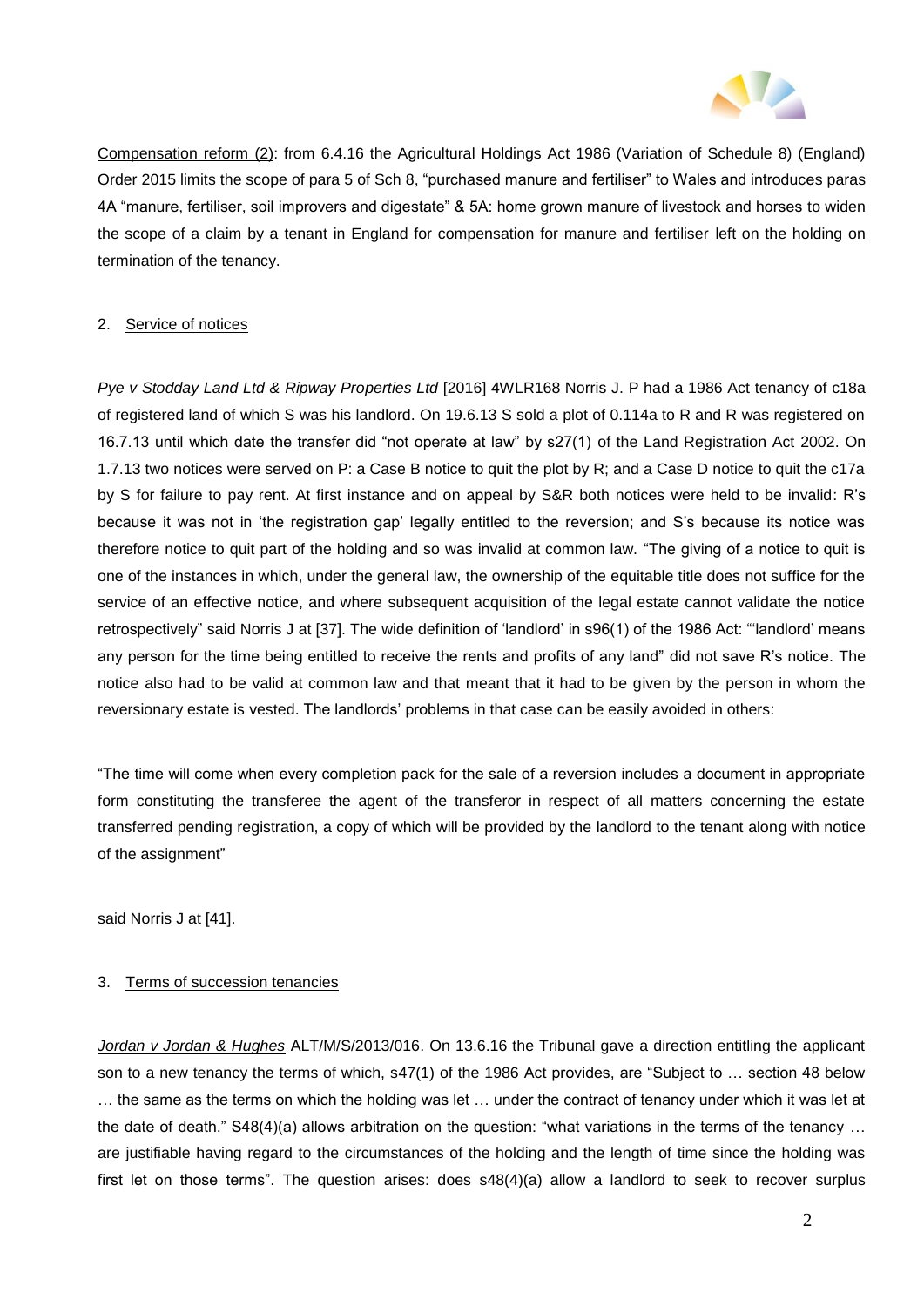

dwellings and farm buildings as a variation of the terms? Is a change in the extent of the demise a variation of a term of the tenancy? An affirmative answer is supported by:

- (i) Neuberger J in *Secretary of State for Defence v Spencer* [2003] 1 WLR 75 that an agreement between L and T, while notice under s12 of the 1986 Act was running, to 'add' 1.3a to the holding and increase the rent by £83pa was an increase of rent that was to be disregarded for the purposes of para 4(1)(b) of Sch2 by para 6 because it was an agreement making provision "for adjustment of the boundaries of the holding or for any other variation of the terms of the tenancy" and Neuberger J rejected the argument that the 'addition' of the 1.3a was an adjustment of the boundaries.
- (ii) S6(1) of the 1986 Act which allows arbitration where "the terms of the tenancy do not make provision for one or more of the matters specified in Schedule 1 to this Act" and Sch1 para 2: "Particulars of the holding with sufficient description, by reference to a map or plan, of the fields and other parcels of land comprised in the holding to identify its extent."

## 4. Notice to pay rent

*Secretary of State for Defence v Spencer ('No 3')* On 28.1.05 L served on T notice to quit on grounds of failure to comply with notice to pay rent of £56,835 of 24.11.04. On 21.7.05 the Arbitrator was appointed and on 4.1.16 he stated a special case for the opinion of the county court under para 26 of Sch11 to the 1986 Act.

Case D para (a): "At the date of the giving of the notice to quit the tenant had failed to comply with a notice in writing served on him by the landlord, being … a notice requiring him within two months from the service of the notice to pay any rent due in respect of the agricultural holding to which the notice to quit relates" (emphasis added).

For the special case stated it was an assumed fact that at the date of the notice to pay T had a valid claim that L was in breach of its repairing obligations such that if L had issued a claim for £56,835 T would have been able to set off his claim in diminution of the judgment sum by exercising the right of equitable set-off.

The judge held that T's right of equitable set-off had not been excluded by the tenancy agreement which provided that rent had to be paid "free from all deduction whatsoever except for the Tithe Redemption Annuity and the Owner's Drainage Rates". Clear words were required to exclude the right and those words were insufficient on the authority of *Connaught Restaurants Ltd. v Indoor Leisure Ltd* [1994] 1WLR501.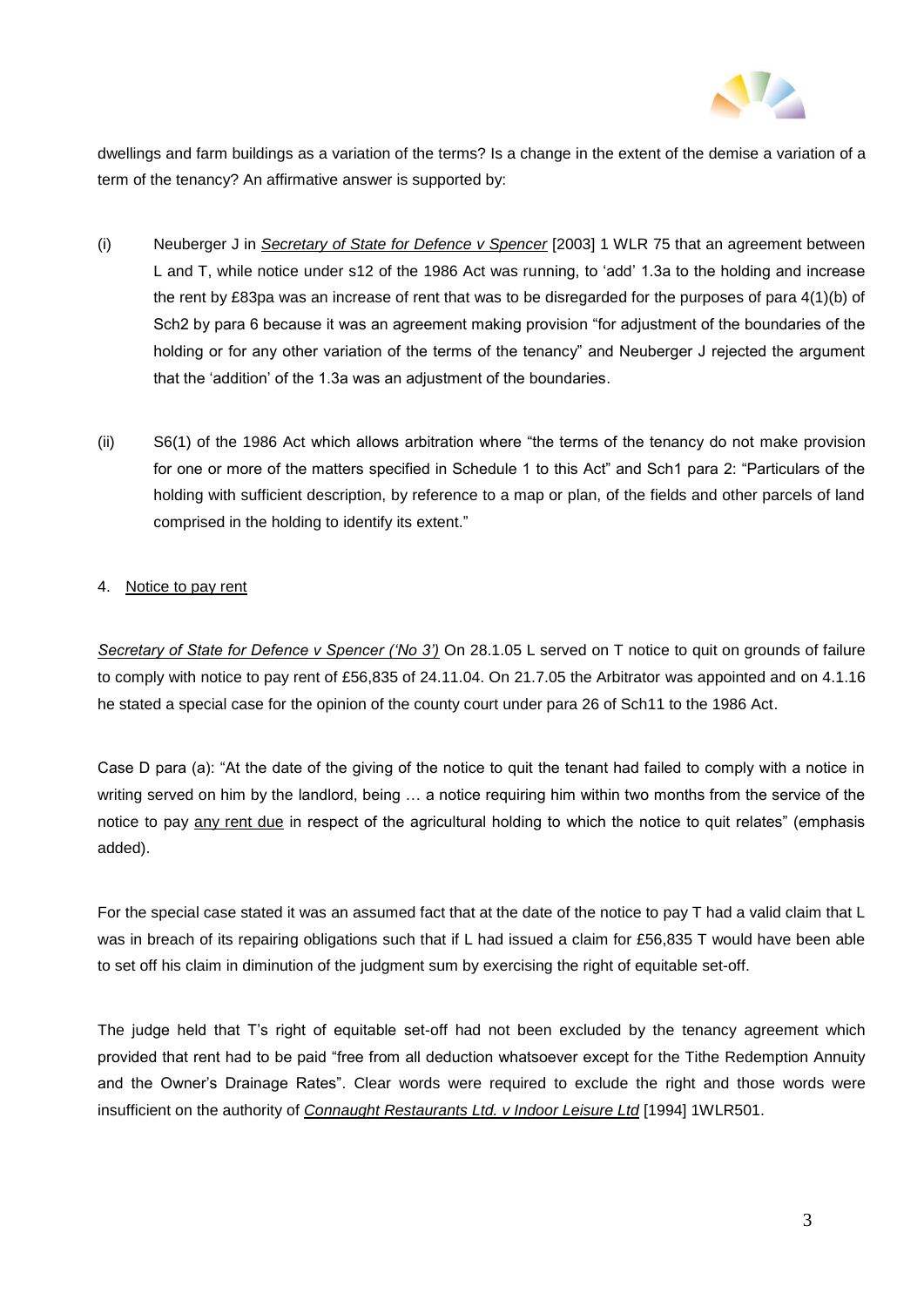

The judge followed the decision of the Court of Session: Inner House in *Alexander v Royal Hotel (Caithness) Ltd* [2001] 1 EGLR 6 under the similar provisions in the Agricultural Holdings (Scotland) Act 1991 in which Lord Gill said at 12A: "In my opinion, rent is not due if the tenant is entitled to retain it. A sum of money can be said to be due only if the debtor is under an enforceable obligation to pay it. The logic behind the service of a statutory demand to pay a sum of rent is that, at the date of the demand, the landlord is entitled to recover that sum by legal proceedings if it is not paid".

The judge concluded that T could rely on equitable set-off in order to invalidate the notice to pay rent because it overstates the rent due if three conditions are satisfied:

- 1) If the set-off has been asserted before the notice to pay rent in reduction or extinction of the rent claimed to be due;
- 2) If the claim has been quantified; and
- 3) If both the assertion and the quantification of the claim were bona fide and on reasonable grounds.

With the judge's permission both parties appealed: L against the principle of equitable set-off applying to Case D and T against the imposition of the three conditions. Newey J is expected to hear the appeals in June 2017.

#### 5. Boundaries

*Jones v Murrell* [2016] EWHC 3036(QB) Lang J, concerned a boundary dispute in which the parties instructed a surveyor to determine "the correct line of the boundary" as "a third party independent Surveyor acting as an expert" by whose decision the parties "agreed to be bound and will not dispute the same thereafter." The surveyor's decision against the appellant could not be challenged on grounds that he had to interpret legal documents and receive legal submissions or even if he had made a mistake. His decision could only be challenged if had departed from the instructions given to him in a material respect or he had acted fraudulently or in bad faith (*Jones v Sherwood Computer Services plc* [1992] 1WLR277).

On 9.12.16 The Property Boundaries (Resolution of Disputes) Bill had its second reading in the House of Lords. Existing proceedings relating to trespass to land or obstruction of a right of way in which "the precise location of the boundary or [private] right of way" is in issue would be stayed automatically to be determined in accordance with the statutory scheme. Absent proceedings, an owner wishing to establish the position of a boundary or right of way would have to serve a plan on the adjoining owner and if he objected or failed to respond then the scheme would apply. Issuing proceedings without serving such a plan would mean no recovery of costs